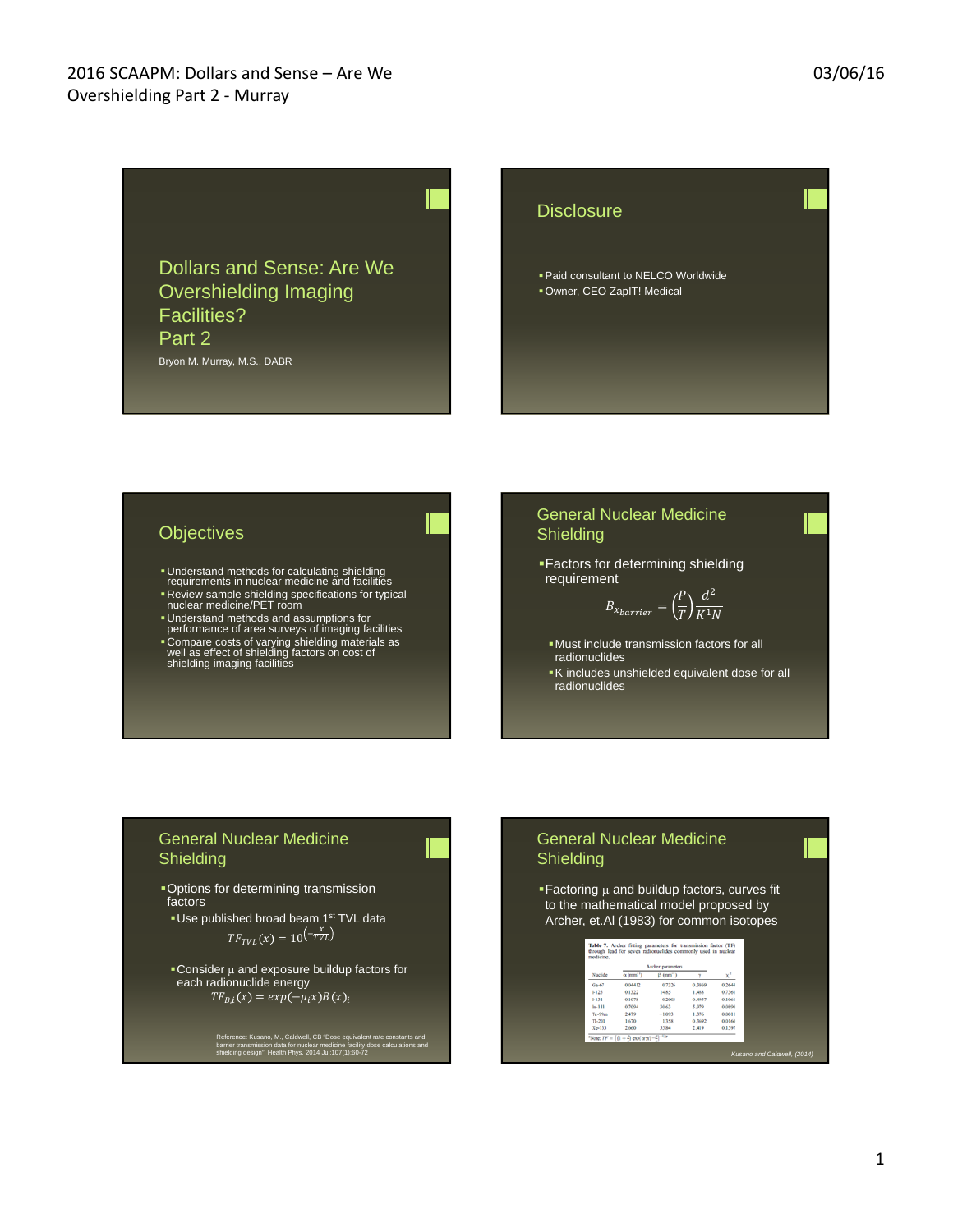



| $\blacksquare$ All scans<br>■ 1900 patients per year                                                                                                                            |                |                                    |                                           |                         |                           |                                                |
|---------------------------------------------------------------------------------------------------------------------------------------------------------------------------------|----------------|------------------------------------|-------------------------------------------|-------------------------|---------------------------|------------------------------------------------|
|                                                                                                                                                                                 |                |                                    |                                           |                         |                           |                                                |
|                                                                                                                                                                                 |                |                                    |                                           |                         |                           |                                                |
|                                                                                                                                                                                 |                |                                    |                                           |                         |                           |                                                |
|                                                                                                                                                                                 |                |                                    |                                           |                         |                           |                                                |
| ■ 3 m from patient                                                                                                                                                              |                |                                    |                                           |                         |                           |                                                |
|                                                                                                                                                                                 |                |                                    |                                           |                         |                           |                                                |
|                                                                                                                                                                                 |                |                                    |                                           |                         |                           |                                                |
|                                                                                                                                                                                 |                |                                    |                                           |                         |                           |                                                |
| Table 2. Hypothetical nuclear medicine scan room procedures used to test the effect of differences in dose rate constants.<br>and transmission factors in a practical scenario. |                |                                    |                                           |                         |                           |                                                |
|                                                                                                                                                                                 |                |                                    |                                           |                         |                           |                                                |
| Scan room procedure                                                                                                                                                             | <b>Nuclide</b> | <b>Procedures</b><br>per year<br>× | Administreed.<br>activity.<br>$A_n$ (GBq) | Uptake time<br>$f1$ (k) | <b>Scan Kose</b><br>4.081 | <b>Porcentage</b><br>of scan room<br>workload* |
| <b>Bone scan</b>                                                                                                                                                                | Tr-Pies        | TOO:                               | 6.95                                      | ä                       | 0.75                      | 56%                                            |
| Cardiac perfasion-rest scan                                                                                                                                                     | Tc-99m         | 500                                | 0.37                                      |                         | 0.33                      | sn.                                            |
| Cardiac perfusion-stress scan                                                                                                                                                   | Tr. Mins       | $100 -$                            | 1.11                                      | ١                       | 0.33                      | 34%                                            |
| Gallium sneskers                                                                                                                                                                | 0s67           | 58                                 | 8.296                                     | 12                      | 1.5                       | 3%                                             |
| <b>LITS MING</b>                                                                                                                                                                | 1.123          | $\overline{\phantom{a}}$           | 0.296                                     | $^{34}$                 | 1.5                       | 3%                                             |
| Whole body 1-131                                                                                                                                                                | $1-131$        | 55                                 | 0.111                                     | T2                      | 1.5                       | 254                                            |
| Octronide                                                                                                                                                                       | $16 - 111$     | 5ú                                 | 0.222                                     | 4 (scan 1)              | 1.5 (sqs 1)               | <b>ANG</b>                                     |
|                                                                                                                                                                                 |                |                                    |                                           | 24 (scan 2)             | 1.5 (sept 2)              | 4%                                             |
| Cardiac viability                                                                                                                                                               | TL201          | 55                                 | 0.111                                     | 0.17 (scan 1)           | $0.33$ dagan $13$         | 6.7%                                           |
|                                                                                                                                                                                 |                |                                    |                                           | 3 (igan 2)              | 0.35 (scan 2)             | 0.7%                                           |

| Procedure                | Isotope   | T1/2 (hr) Dist |       | A0 (GBa) | Bx             | alpha   | Beta     | Gamma  |           |
|--------------------------|-----------|----------------|-------|----------|----------------|---------|----------|--------|-----------|
| Bone Scan                | $x - 69m$ | 6.03           | 16.1  | 0.85     | 0.159503       | 2.479   | $-1.093$ | 1.376  | 0.900425  |
| Cardiac Rest             | tr-99m    | 6.03           | 16.1  | 0.97     | 0.609758       | 2.479   | $-1.093$ | 1.376  | 0.295975  |
| Cardiac Stress           | tr-99m    | 6.03           | 16.1  | 111      | 0.205246       | 2.479   | $-1.093$ | 1.376  | 0.79839   |
| Gallium                  | $Ca-67$   | 78             | 20.85 | 0.296    | 1.63564        | 0.04412 | 0.7326   | 0.3869 | 'n        |
| $1-523$ MIRG             | $1-123$   | 13.2           | 41.57 | 0.295    | 1.101111       | 0.1322  | 14.85    | 1,4880 | 'n        |
| Whole Body 1-131 1-131   |           | 192            | 57.44 | 0.111    | 1.822862       | 0.1078  | 0.2003   | 0.4957 | 'n        |
| Ortreotide Scan1 In-111  |           | 67.2           | 83.14 |          | 0.222 0.412845 | 0.7094  | 30.63    | 5.979  | 0.400417  |
| Octreotide Scan2 In-111  |           | 67.2           | 83.14 |          | 0.222 0.456557 | 0.7094  | 30.63    | 5.979  | 10.293002 |
| Cardiac Viability TI-201 |           | 73.1           | 11.29 |          | 0.111 26.93125 | 1.67    | 1358     | 0.3642 | ö         |
| Cardiac Viability TI-201 |           | 21.1           | 11.29 |          | 0.111 27.29404 | 1.67    | 1.358    | 0.3692 | o         |
| Lung Ventilation Xe-133  |           | 125.76         | 18.87 |          | 0.555 5.777766 | 2.66    | 55.84    | 2.419  | ö         |

 $\begin{array}{c} 20 \\ 14.2 \\ 14.10 \end{array}$ 

 $_{\rm NA}$ 

 $1.1^{\circ}$ 

 $\frac{1.1}{1.11}$ 

0.959 cGy/R

 $22$  $\frac{15.6}{15.7}$ <br>20.6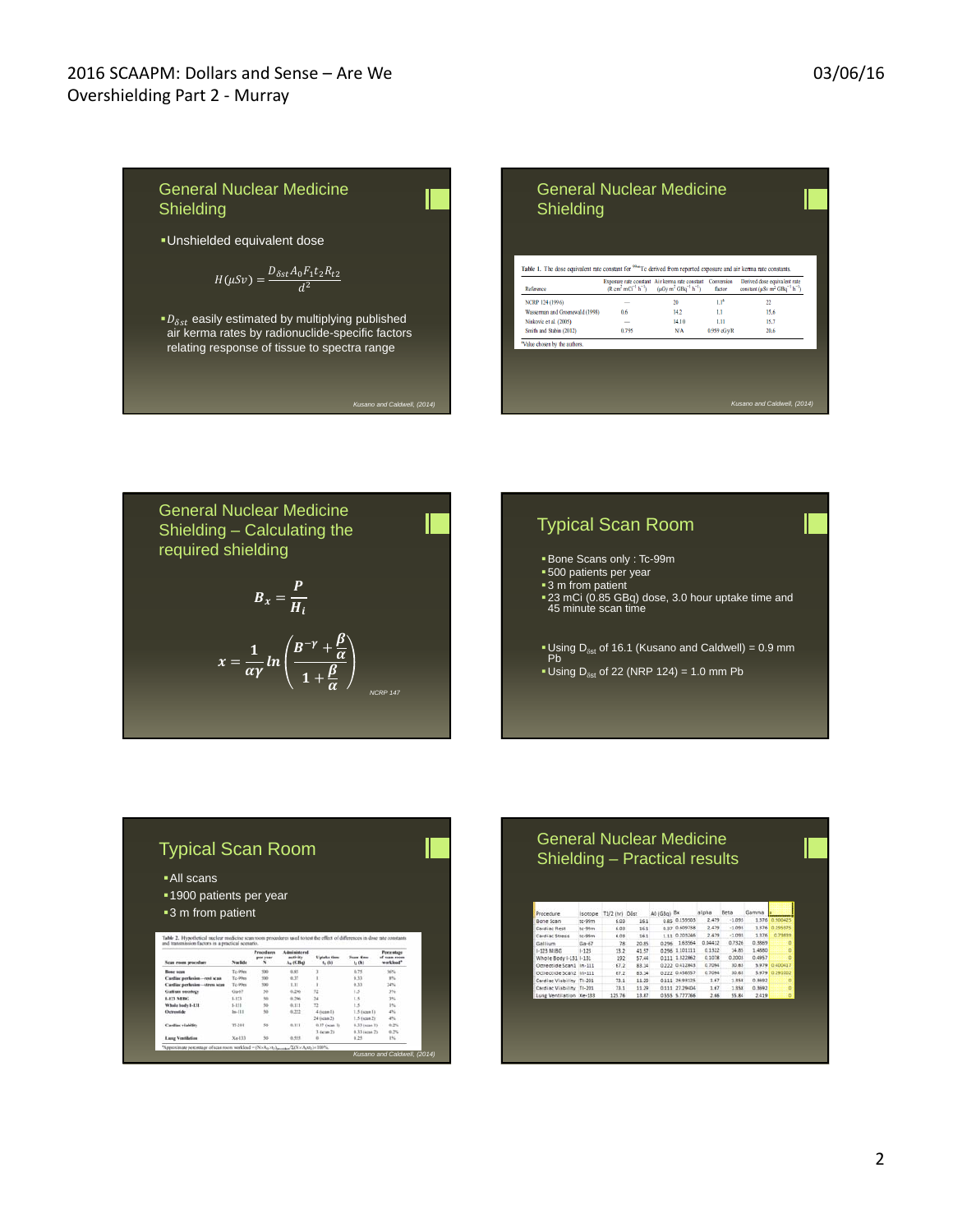





|     |    | Which of the following must be considered in<br>determining shielding requirements for<br>nuclear medicine facilities? |
|-----|----|------------------------------------------------------------------------------------------------------------------------|
| 20% |    | Dose equivalent rate constants for soft tissue                                                                         |
| 20% |    | Barrier transmission factors for alpha particle                                                                        |
| 20% |    | Air kerma rates for the most cominon<br>radionuclide used in the department                                            |
| 20% |    | Barrier transmission factors for the                                                                                   |
| 20% |    | radionuclide with the highest energy                                                                                   |
|     | 5. | Total number of administrative FTE's in the<br>department                                                              |
|     |    |                                                                                                                        |

Answer: A

The dose equivalent rate constant and transmission factors for all radionuclides used in the department must be evaluated

Reference: Kusano, M., Caldwell, CB "Dose equivalent rate constants and barrier transmission data for nuclear medicine facility dose calculations and shielding design", Health Phys. 2014 Jul;107(1):60-72

Dose equivalent rate constants for soft tissue can vary by as much as what percentage depending on the available literature?

|        |          | 10%                                |
|--------|----------|------------------------------------|
| 20%    |          | 75%                                |
| 20%    | 4.<br>Ś. | 100%<br>They're all about the same |
| 20%    |          |                                    |
| $20\%$ |          |                                    |
|        |          |                                    |
|        |          |                                    |
|        |          |                                    |

20%

**10**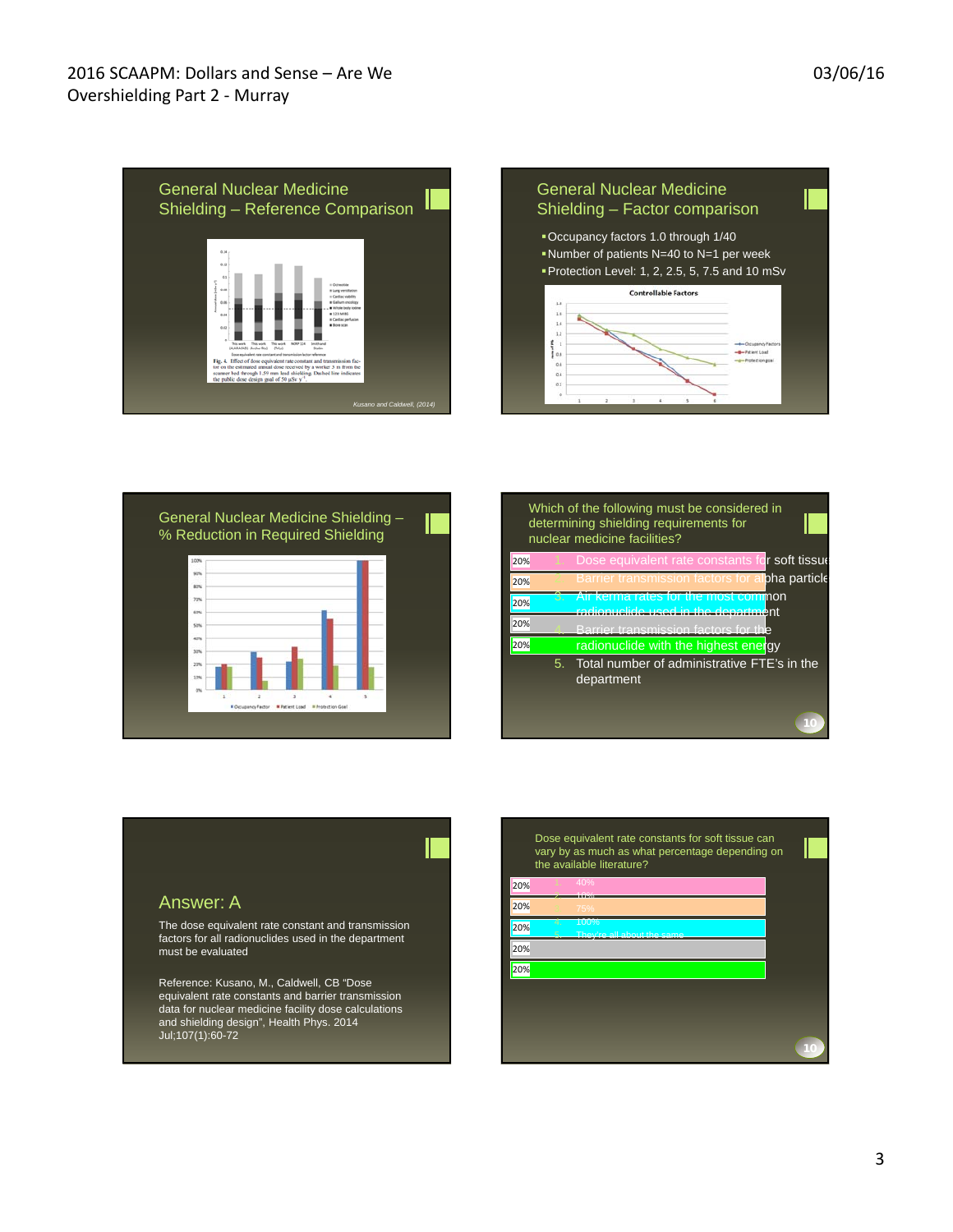#### PET Shielding PET imaging follows same method Answer: A Varying published air kerma data and energy  $\begin{array}{c} I_I \\ D(t) \\ D(0) \\ T_{1/2} \\ R_t \end{array}$ threshold for certain isotopes can significantly affect e rate (µSv/h)<br>de half-life (h)  $=1.443 \times (T_{1/2}/t) \times [1-\exp(-0.693t/T_{1/2})]$ the dose equivalent rate constant  ${=}1.443\!\times\!(\overline{T}_{1/2}/t_0)\!\times\!(1\!-\!\exp(-0.693t_0/T_{1/2}))$  $R_{\rm eff}$  $n1.443 \times (T_{1/2}t_1) \times [1 - \exp(-0.693t_0/T_{1/2})]$ Reference: Kusano, M., Caldwell, CB "Dose  $R_d$   $N_u$   $d$   $F_d$   $T$   $p$ equivalent rate constants and barrier transmission  $=exp[-0.693t_0/T_{1/2})]$ data for nuclear medicine facility dose calculations  $\pm 10.9 \! \times \! P \! \times \! d^2/\!\left\{ T \! \times \! N_u \! \times \! A \sigma \! \times \! t_0(\hbar) \! \times \! R_{d2} \right\}$ and shielding design", Health Phys. 2014  $\texttt{m12.8}\times P \times d^2\ell[T \times N_u \times Ao \times F_v \times t_i(h) \times R_d]$ Jul;107(1):60-72

|                       |                      | Tutta I. Physical properties of commonly used PET radiomelides |                                                              |                         |                        |
|-----------------------|----------------------|----------------------------------------------------------------|--------------------------------------------------------------|-------------------------|------------------------|
| Nection               | <b>Half</b> Ade      | Docus<br>moto                                                  | Positron<br><b><i><u>ASAA lamuunn</u></i></b><br>enotay(MeV) | Photos<br>emission/keV) | Plushmul<br>doces      |
| ×<br>15               | 35.4 min<br>10.0 min | g.<br>in.                                                      | 0.96<br>1.19                                                 | 511<br>531              | 2.00<br>2.00           |
| $\pi_0$               | $2.0$ min            | Se                                                             | 1.72                                                         | 511                     | 2.90                   |
| $v_1$                 | 109 S min            | 84.50                                                          | 0.63                                                         | 511                     | 1.93                   |
| 10<br>HO <sub>1</sub> | 327h<br>68.3 min     | $B - B + 3C$<br>$B$ +. EC                                      | 0.65<br>19                                                   | 511, 1346<br>$-511$     | 0.38, 0.005<br>$-1.84$ |
| <b>TON</b>            | 26.9                 | $B4$ , EC                                                      | 5.35                                                         | 511, 776                | 1.90, 0.13             |
|                       | 4.2.8                | So. BC                                                         | 154, 2.17                                                    | 511, 601, 1495          | 0.3.0.67.03            |

| TABLE III. Reported values of F-18 exposure and dose rate constants.<br>E-18 rate constants<br>Value<br>Units<br>uR m <sup>2</sup> /MBq h<br>15.4<br>Exposure rate constant<br>µSv m <sup>2</sup> /MBq h<br>Air kerma rate constant<br>0.134<br>µSv m <sup>3</sup> /MBq h<br>Effective dose equivalent (ANS-1991)<br>0.143<br>Tissue dose constant*<br>uSv m <sup>2</sup> /MRq h<br>0.148<br>$\mu$ Sv $m^2/MBq$ h<br>Deep dose equivalent (ANS-1977)<br>0.183<br>uSv m <sup>2</sup> /MBah<br>Maximum dose (ANS-1977)<br>0.188<br>"Dose to 1 cm" of tissue in air. |  | • Dose equivalent rate constants for F-18 |
|-------------------------------------------------------------------------------------------------------------------------------------------------------------------------------------------------------------------------------------------------------------------------------------------------------------------------------------------------------------------------------------------------------------------------------------------------------------------------------------------------------------------------------------------------------------------|--|-------------------------------------------|
|                                                                                                                                                                                                                                                                                                                                                                                                                                                                                                                                                                   |  |                                           |
|                                                                                                                                                                                                                                                                                                                                                                                                                                                                                                                                                                   |  |                                           |
| ■ TG-108 recommends the effective dose                                                                                                                                                                                                                                                                                                                                                                                                                                                                                                                            |  |                                           |
| equivalent value of $0.143 \mu S$ vm <sup>2</sup> / MBqh                                                                                                                                                                                                                                                                                                                                                                                                                                                                                                          |  |                                           |

Reference: Madsen, M., et. Al., AAPM Task Group 108: PET and PET/CT Shielding Requirements, Med. Phys. 33 (1) January 2006



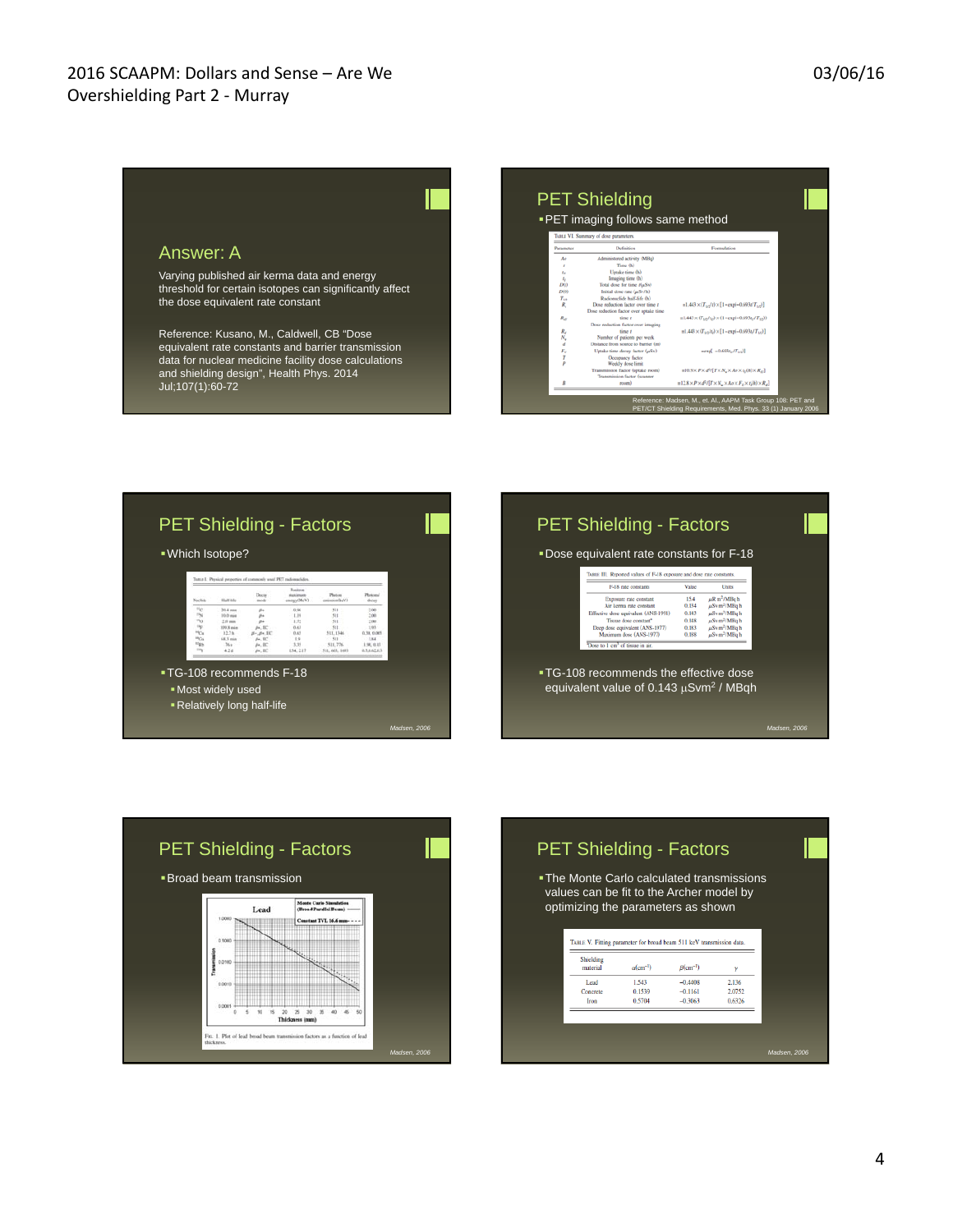PET Shielding – Calculating the required shielding

\n
$$
B_x = \frac{P}{H_i}
$$
\nEXECUTE: A vertical line is

\n
$$
x = \frac{1}{\alpha \gamma} ln \left( \frac{B^{-\gamma} + \frac{\beta}{\alpha}}{1 + \frac{\beta}{\alpha}} \right)
$$
\nEXECUTE: A vertical line is

\n
$$
x = \frac{1}{\alpha \gamma} ln \left( \frac{B^{-\gamma} + \frac{\beta}{\alpha}}{1 + \frac{\beta}{\alpha}} \right)
$$
\nEXECUTE: A vertical line is

\n
$$
x = \frac{1}{\alpha \gamma} ln \left( \frac{B^{-\gamma} + \frac{\beta}{\alpha}}{1 + \frac{\beta}{\alpha}} \right)
$$
\nEXECUTE: A vertical line is

\n
$$
x = \frac{1}{\alpha \gamma} ln \left( \frac{B^{-\gamma} + \frac{\beta}{\alpha}}{1 + \frac{\beta}{\alpha}} \right)
$$
\nEXECUTE: A vertical line is

\n
$$
x = \frac{1}{\alpha \gamma} ln \left( \frac{B^{-\gamma} + \frac{\beta}{\alpha}}{1 + \frac{\beta}{\alpha}} \right)
$$
\nEXECUTE: A vertical line is

\n
$$
x = \frac{1}{\alpha \gamma} ln \left( \frac{B^{-\gamma} + \frac{\beta}{\alpha}}{1 + \frac{\beta}{\alpha}} \right)
$$
\nEXECUTE: A vertical line is

\n
$$
x = \frac{1}{\alpha \gamma} ln \left( \frac{B^{-\gamma} + \frac{\beta}{\alpha}}{1 + \frac{\beta}{\alpha}} \right)
$$
\nEXECUTE: A vertical line is

\n
$$
x = \frac{1}{\alpha \gamma} ln \left( \frac{B^{-\gamma} + \frac{\beta}{\alpha}}{1 + \frac{\beta}{\alpha}} \right)
$$
\nEXECUTE: A vertical line is

\n
$$
x = \frac{1}{\alpha \gamma} ln \left( \frac{B^{-\gamma} + \frac{\beta}{\alpha}}{1 + \frac{\beta}{\alpha}} \right)
$$
\nEXECUTE: A vertical line is

\n
$$
x = \frac{1}{\alpha \gamma} ln \left( \frac{B^{-\gamma} + \frac{\beta}{\alpha}}{1 + \frac{\beta}{\alpha}} \right)
$$
\nEXECUTE: A vertical line is

\n
$$
x = \frac{1}{\alpha \gamma} ln \left( \frac
$$

#### PET Shielding – Uptake room versus imaging room

- Conservatively, gantry attenuation ignored but may be 20%
- Due to setup time may be more like 15% Patient voids prior to imaging
- 15% reduction in dose rate
- Uptake time >> imaging time

# Typical PET-Scan Calculation – Uptake Rooms

- Factors affecting

ormalizing for administered

lation



#### Typical PET-Scan Calculation – Uptake Rooms

- **-15 mCi injections**
- 80 patients / week
- Assume chair in middle of room
- 4 rooms assume 50% of patient load in each room
- Uptake time = 1.25 hours
- **Protect to public dose**

### PET-Uptake Room Shielding – Factor comparison

- Occupancy factors 1.0 through 1/40
- Number of patients N=80 to N=1 per week
- Protection Level: 1, 2, 2.5, 5, 7.5 and 10 mSv
- Administered activity: 20 mCi to 5 mCi
- Uptake time: 1.5 to 0.25 hours
- Distance from chair: 1.0 to 6.0 m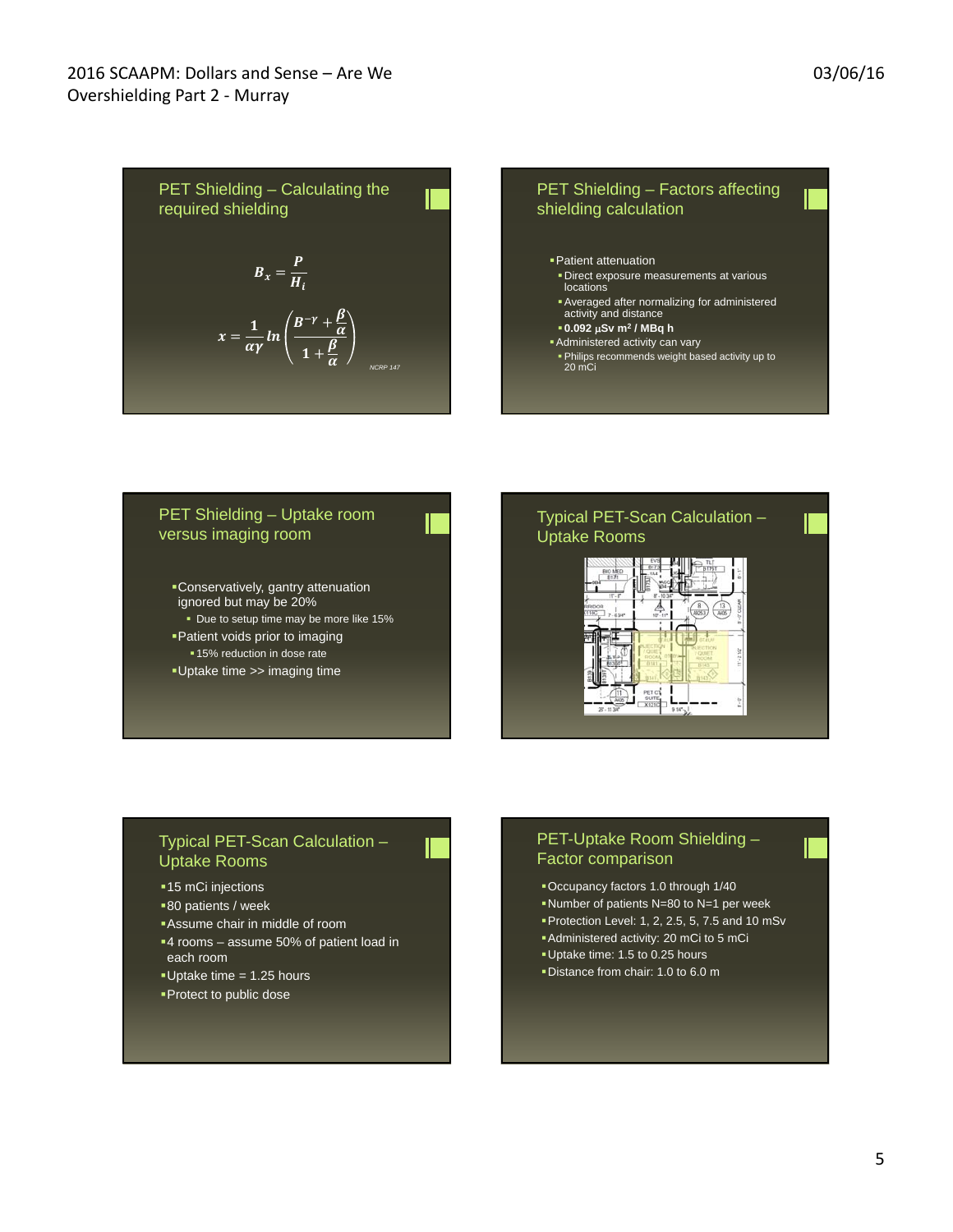



#### PET-Imaging Room Shielding – Factor comparison

- Apply "voiding" factor (0.85)
- Apply gantry attenuation factor (0.85)
- **Applying 1 factor reduces shielding** requirement by 17%
- Applying both factors reduces shielding requirement by 34%

|     | because | For PET shielding, TG-108 recommends that<br>shielding calculations be performed for F-18                 |  |
|-----|---------|-----------------------------------------------------------------------------------------------------------|--|
| 20% |         | F-18 is more readily available                                                                            |  |
| 20% |         | energy photon emission<br>has the highest<br>has a relatively long half-life in comparison to t           |  |
| 20% |         | other positron emitting isotopes                                                                          |  |
| 20% |         | All other positron emitting isotopes have lower<br>effective dose equivalent dose rate constants in tissi |  |
| 20% | 5.      | None of the above                                                                                         |  |
|     |         |                                                                                                           |  |
|     |         |                                                                                                           |  |
|     |         |                                                                                                           |  |

## Answer: C

F-18 has the longest half-life of commonly used PET isotopes. Shielding for this longer isotope would be appropriate.

Reference: Madsen, M., et. Al., AAPM Task Group 108: PET and PET/CT Shielding Requirements, Med. Phys. 33 (1) January 2006

The amount of annihilation radiation absorbed by the patient during a PET study is about 20% 20% 20% 20% 20% 2. 64% 4. 36% 5. 24%

**10**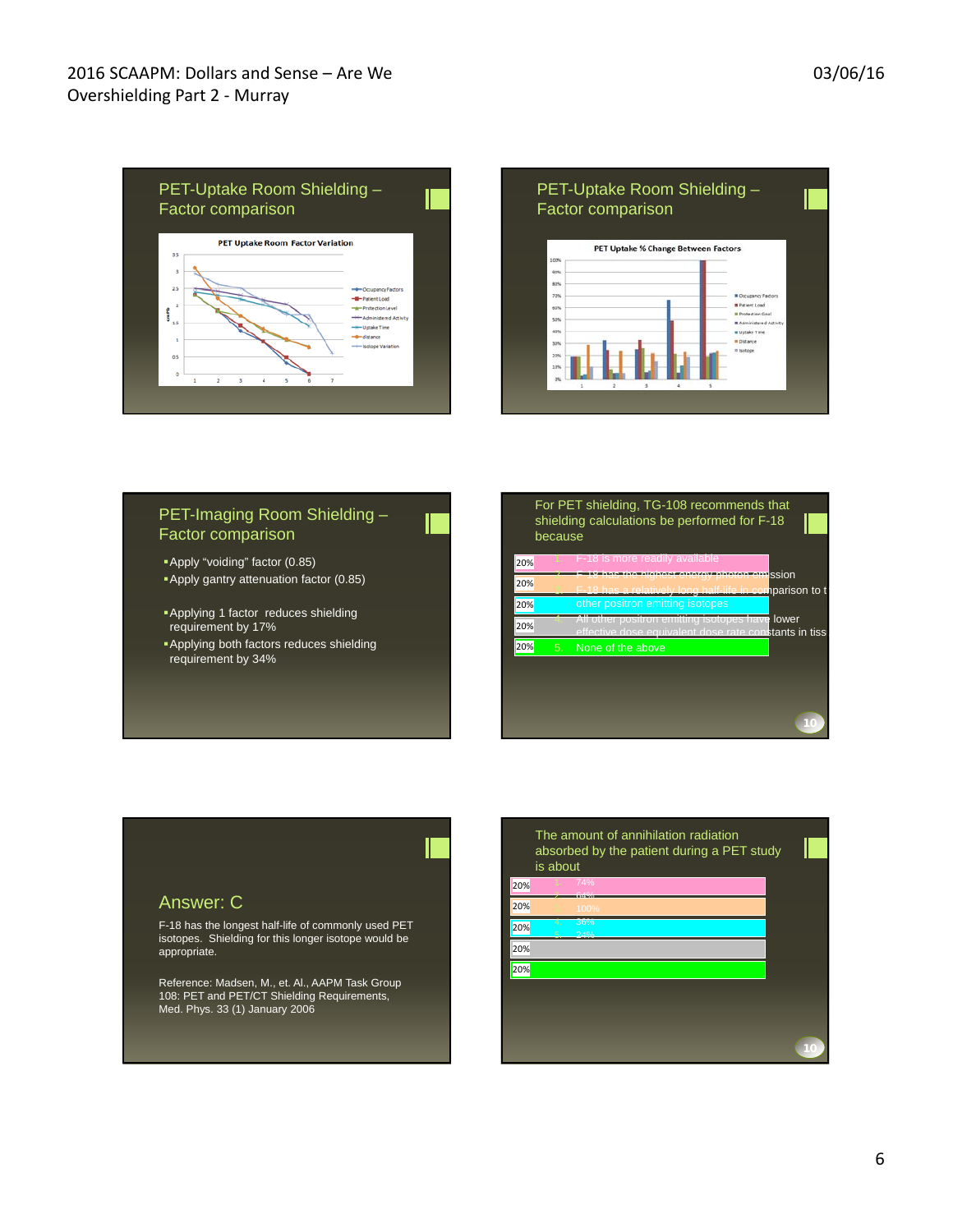#### Answer: B

The patient absorbs about 36% of the annihilation radiation based on a number of papers that analyzed the exposure rates around patients injected with F-18

Reference: Madsen, M., et. Al., AAPM Task Group 108: PET and PET/CT Shielding Requirements, Med. Phys. 33 (1) January 2006

|     | The PET gantry and detectors effectively<br>reduce the dose rate by about |  |
|-----|---------------------------------------------------------------------------|--|
| 20% | 5%                                                                        |  |
| 20% | 20%                                                                       |  |
| 20% | 50%<br>4.<br><b>TACA</b>                                                  |  |
| 20% |                                                                           |  |
| 20% |                                                                           |  |
|     |                                                                           |  |
|     |                                                                           |  |
|     |                                                                           |  |

#### Answer: C

Average of about 20% depends on gantry width, bed positions, etc. Effectively about 15% given the setup time where patient is outside the gantry

Reference: Madsen, M., et. Al., AAPM Task Group 108: PET and PET/CT Shielding Requirements, Med. Phys. 33 (1) January 2006

### Radiation Protection Survey

- Evaluation of proper installation
- During construction phase prior to machine install
- **Protect contractor**
- Visual
- G-M or scintillation detector with RAM
- Need RAM license
- May get "false positives"

# Radiation Protection Survey

Evaluate Shielding Adequacy

- **Ensure exposure levels are within regulatory** limits
- Include factors independent of shielding design Number of patients
- **Occupancy factor**
- Typically exposure is to an AREA not an INDIVIDUAL = VERY CONSERVATIVE

## Radiation Protection Survey

#### Utilize the correct meter

- **Pressurized Ion Chamber**
- **Integrate mode**
- Careful with exposure rate mode
- Some energy dependence although negligible in the diagnostic scatter range
- 
- G-M meter NOT appropriate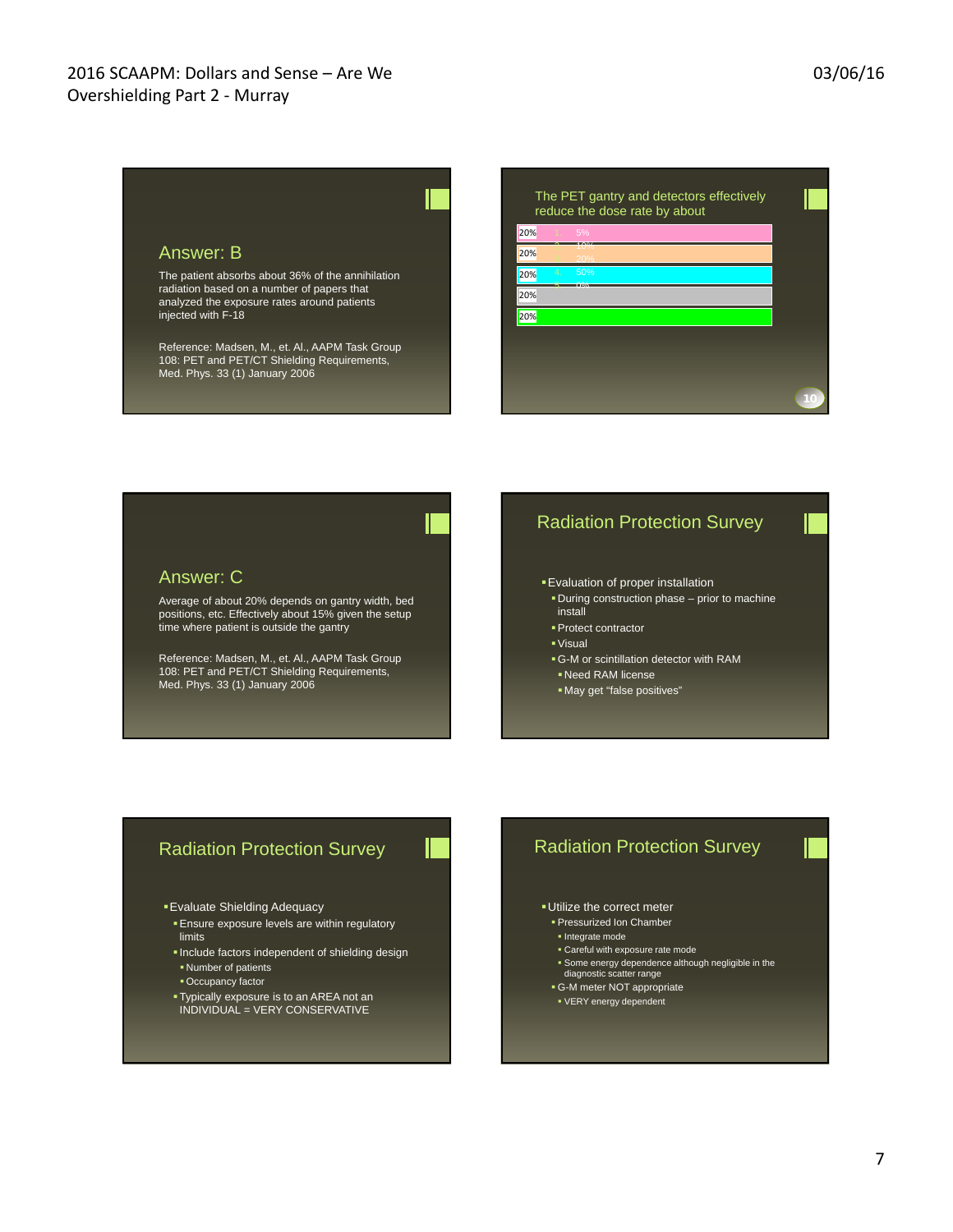

#### Radiation Protection Survey – What about PET?

Uptake room F-18 injected into Jaszczak phantom

 $\frac{merem/hr}{A} * N * A_0 * t_u * R_{t_u} * T * \text{Absorption factor}$ 

#### Radiation Protection Survey – the proof is in the pudding

- Typical radiographic room
- **160 patients/week**

ing R

|      | • 150 mAs per patient (Table 4.3) |           |                            |                     |                      |
|------|-----------------------------------|-----------|----------------------------|---------------------|----------------------|
| Area | Description                       | Occupancy | <b>Reading</b> in<br>mB/hr | Dose per<br>lear in | Dose <<br>Reg. Limit |
| 1    | Control Area                      | t.        | 0.07                       | 0.5                 | Yes                  |
| ĭ    | Control Area Door                 | 0.125     | 0.06                       | 0.1                 | Yes.                 |
| 3    | Corridor                          | 0.2       | 0.05                       | 0.1                 | Yes:                 |
| ż    | Corridor Door                     | 0.125     | 0.2                        | 0.2                 | Yes                  |
|      |                                   |           |                            |                     |                      |

Measured at 85 kVp

# Radiation Protection Survey – the proof is in the pudding

#### Typical radiographic room

- **1000 patients/week**
- 150 mAs per patient (Table 4.3)

| Area                 | <b>Description</b> | Occupancy | Reading in<br>mB/hr | Dose per<br>Year in<br>mRem. | Dose <<br>Reg. Limit? |
|----------------------|--------------------|-----------|---------------------|------------------------------|-----------------------|
| $1 -$                | Control Area       | 1         | 0.07                | 3.0                          | Yes                   |
| $\ddot{\phantom{a}}$ | Control Area Door  | 0.125     | 0.06                | 0.3                          | Yes                   |
| 3.1                  | Corridor           | 0.2       | 0.05                | 0.4                          | Yes.                  |
| $\sim$               | Corridor Door      | 0.125     | 0.2                 | 1.1                          | Yes:                  |
| 5                    | Restroom           | 0.05      | 0.22                | 0.5                          | Yes                   |
| $\sim$               | B136 SPECTCT       | $0.5 -$   | 0.05                | $-1.1$                       | Yes.                  |
| $7 - Below$          | Waiting Room Below | 0.05      | 0.05                | 0.1                          | Yes.                  |
| 8 - Above            | Exam Room Above    | 0.5       | 0.06                | 1.3                          | Yes                   |

#### All of the following are factors for determining the adequacy of shielding by performing a radiation safety area survey EXCEPT: 20% 20% 2. Measured doserate 4. Survey Meter HV setting

20% 20% 20% 5. Dose limit for area of survey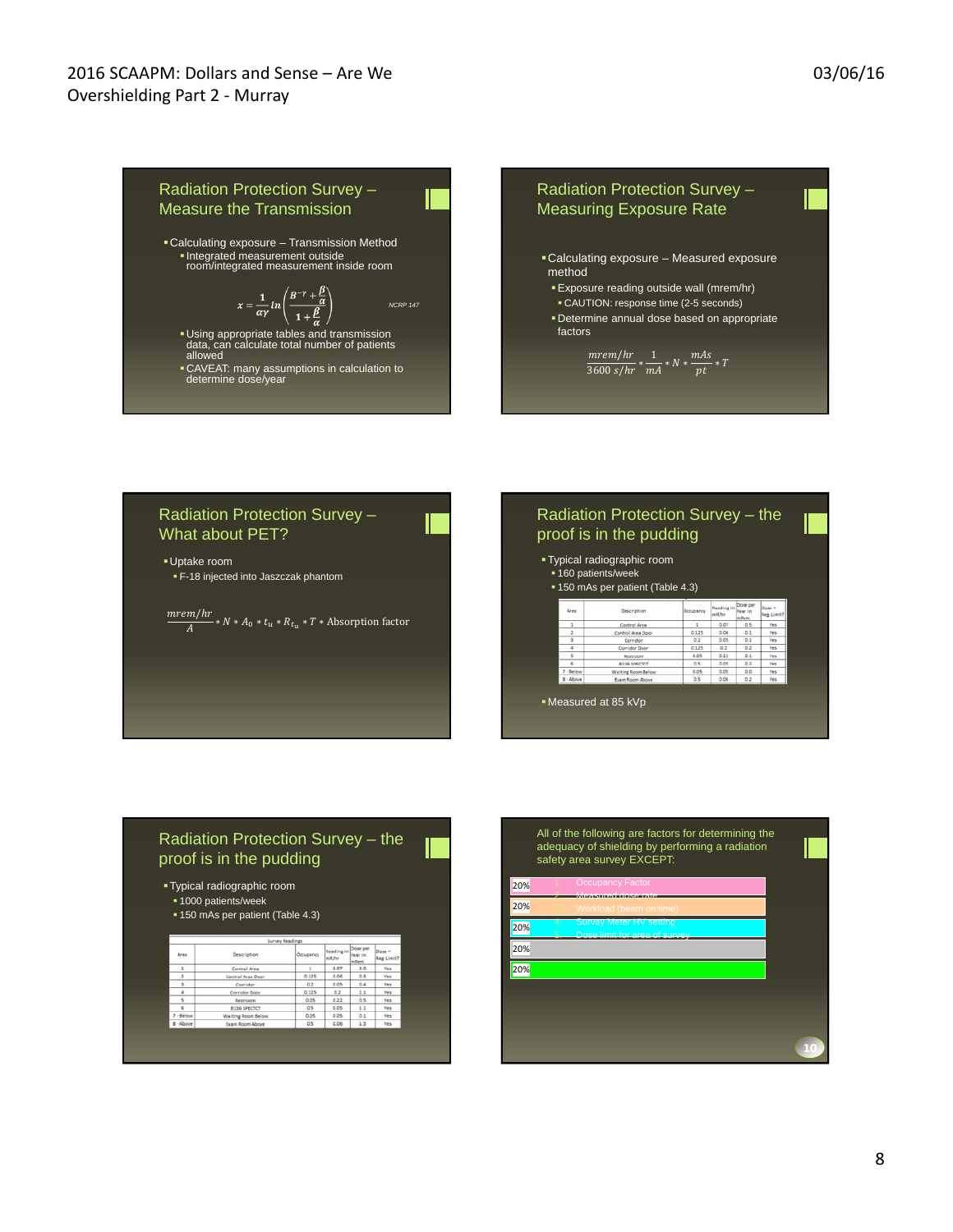#### Answer: D The survey meter HV setting has little to do with ion chamber survey meter readings Reference: Madsen, M., et. Al., AAPM Task Group 108: PET and PET/CT Shielding Requirements, Med. Phys. 33 (1) January 2006 **Dollars EXEC** Lead typically laminated in drywall Thicknesses  $> 1/8$  in plywood or  $> 1$ " stand alone – requires support Height to 7 ft unless shielding is required above Most multi-floor facilities constructed with 4" light – weight concrete (published data for concrete = normal weight 147 lbs/ft3) **Concrete block may be considered**

• Other shielding materials

| mmPB        | <b>Inch Equiv</b> | Cost Range /<br>Sq ft | Average<br>Cost |
|-------------|-------------------|-----------------------|-----------------|
| 0.7937      | 1/32              | $$10 - 14$            | \$12            |
| 1.1906      | 3/64              | \$14-16               | \$15            |
| 1.5875      | 1/16              | $$20-23$              | \$21            |
| 1.9844      | 5/64              | $$23-26$              | \$24            |
| 2.3812      | 3/32              | \$26-29               | \$28            |
| 3.175       | 1/8               | \$32-36               | \$34            |
| 12.7        | 1/2               | \$100-110             | \$106           |
| 25.4        | $\mathbf{1}$      | \$140-160             | \$150           |
| 50.8        | $\overline{2}$    | \$250-300             | \$275           |
| 4" concrete |                   | \$60-70               | \$65            |
| 6" concrete |                   | \$80                  | \$80            |







- All walls (assume square)
	- \$7350
	- Take away one wall = \$5513
- Occupied above
- Wall shielding extended to 12 ft: Total cost \$12,600 (71% increase)
- . What about shielding ceiling?
- Additional lead cost
- Increased structural support costs
- Concrete between floors = lightweight concrete